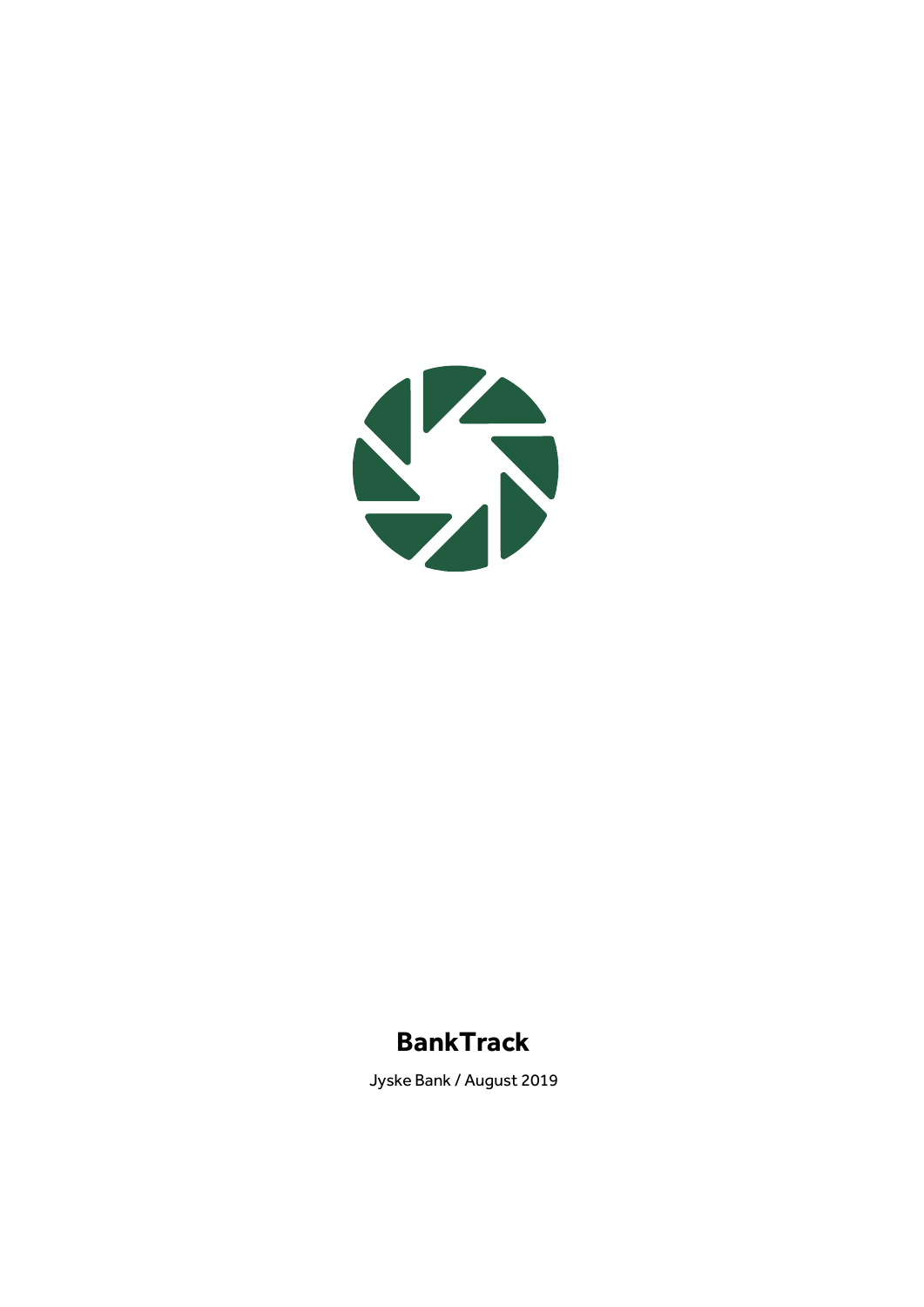

Jyske Bank A/S hereby has the pleasure to send our input to the 6 PRB questions. Please note that we will be signing the PRB in the coming week and that we from that point in time will be looking forward to being part of a Global network of financial institutions helping and advising each other in relation on how to progress in the relevant areas for the individual members. As Jyske Bank is a minor commercial bank in the Global context (and with an almost Danish Client only focus) we are looking forward to be accelerating our learning from other banks and financial institutions around the World having gone through processes in the for us relevant sustainability areas.

## Alignment

We will align our business strategy to be consistent with and contribute to individuals' needs and society's goals, as expressed in the Sustainable Development Goals, the Paris Climate Agreement and relevant national and regional frameworks.

- a) Can you explain briefly what concrete steps your bank will take to 'align your business strategy to be consistent with and contribute to society's goals, as expressed in the Paris Climate Agreement'?
- b) What concrete consequences will adopting this principle have for your current and future involvement in the fossil fuel industry (coal, oil and gas)?

#### An integrated focus in the new IR & Sustainability department

Jyske Bank endorsed the PRB end April 2019.

In June 2019 the Group reorganized in order to further strengthen our responsibility and sustainability efforts. Today, Investor Relations, CSR activities, and the Sustainable Finance programme working to provide sustainable products and services are combined in the IR & Sustainability department.

The IR & Sustainability department refers to Group CFO.

Hence, the department's responsibility has been extended from defining and following-up on strategic initiatives related to the environment and climate, human rights, social issues and labour rights, as well as anticorruption and bribery to also encompass our core business. To do this we work closely with internal as well as external stakeholders.

Regarding our products and services / lending and investments we are still in the early stages of this important journey to formally structure our ESG efforts, in order to provide future ESG products and services.

More specifically, in Q4 2018 our Board approved our 'Sustainable Finance Programme'. The overall purpose of the programme is, in addition to providing safe and sustainable economic advice and services, to develop our products and services to become more environmentally and socially responsible.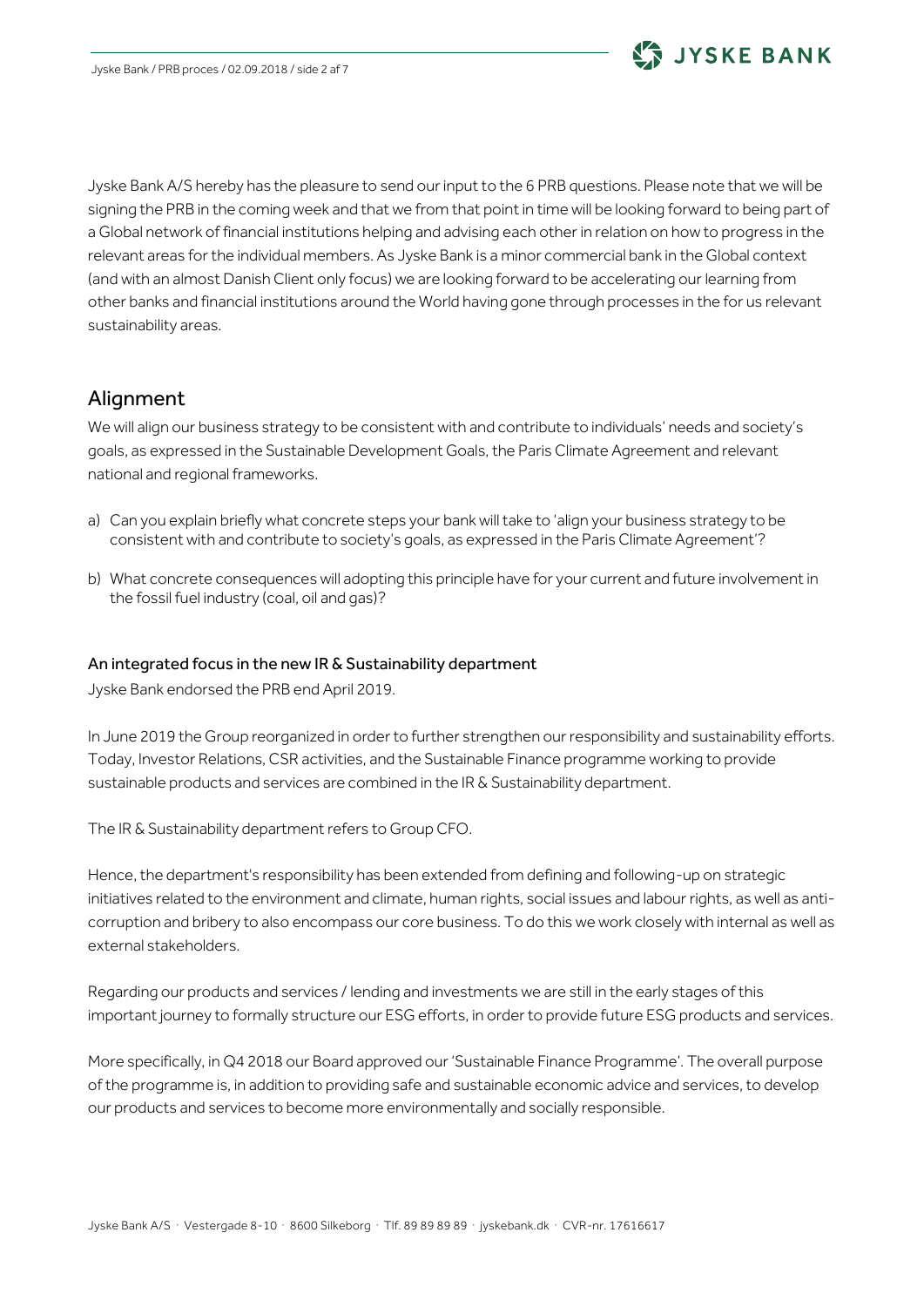

The programme is anchored in the Management Board through all areas being represented in the steering committee chaired by the CEO (please see 1.1 and 1.2 above) . The programme is currently organized in the following 3 tracks:

#### Track 1: Trading, investment & wealth

- 1. Investment advice (Private and Private Banking)
- 2. Investment products and processes
- 3. Jyske Markets product shelf
- 4. Treasury
- 5. Green (mortgage) bonds

We offer our clients a series of investment solutions specifically focused on responsibility. Jyske Bank is PM for three specific foundations (Socially Responsible Investments (SRI) foundations) particularly focused on social responsibility and ethical screening. These foundations invest in shares and corporate bonds, respectively, but not in companies where it can be documented that they conduct their business in a manner that violates recognised international conventions and standards, which also applies to the rest of our AUM portfolio managed by the bank and Jyske Invest.

In this context, the difference between ordinary investment foundations and the three SRI foundations is that we seek to influence companies' conduct in the ordinary foundations, whereas, in the SRI foundations, we sell the investments if they do not meet the above conditions. In addition, the SRI foundations do not invest in shares in companies which manufacture or distribute weapons, alcohol, tobacco, games or adult entertainment. In 2016, the ethical screening was widened to also filter out companies which extract, develop or refine fossil fuels (coal, oil and gas).

The total assets of these three SRI departments amounted to DKK 1,689m at the end of 2018. This is a small percentage of our AUM. Next step is conducting and integrating an ESG risk analysis which encompasses the fossil fuel sector and, based on the results together with our overall ambition to act responsibly and sustainably, we will adjust our strategic dispositions.

Currently we are reviewing how to include ESG (and ESG ratings) consistently in all our investment processes in Jyske Capital and Jyske Invest. We have started the process of incorporating ESG rating on all assets and defining rules that states which assets can be bought and held. We are also looking to further strengthening our governance structures in these areas so that an independent department will be overlooking the AUM portfolios and taking actions should something be "wrong". They will also be overlooking for incidents in relation to the assets in the various portfolios.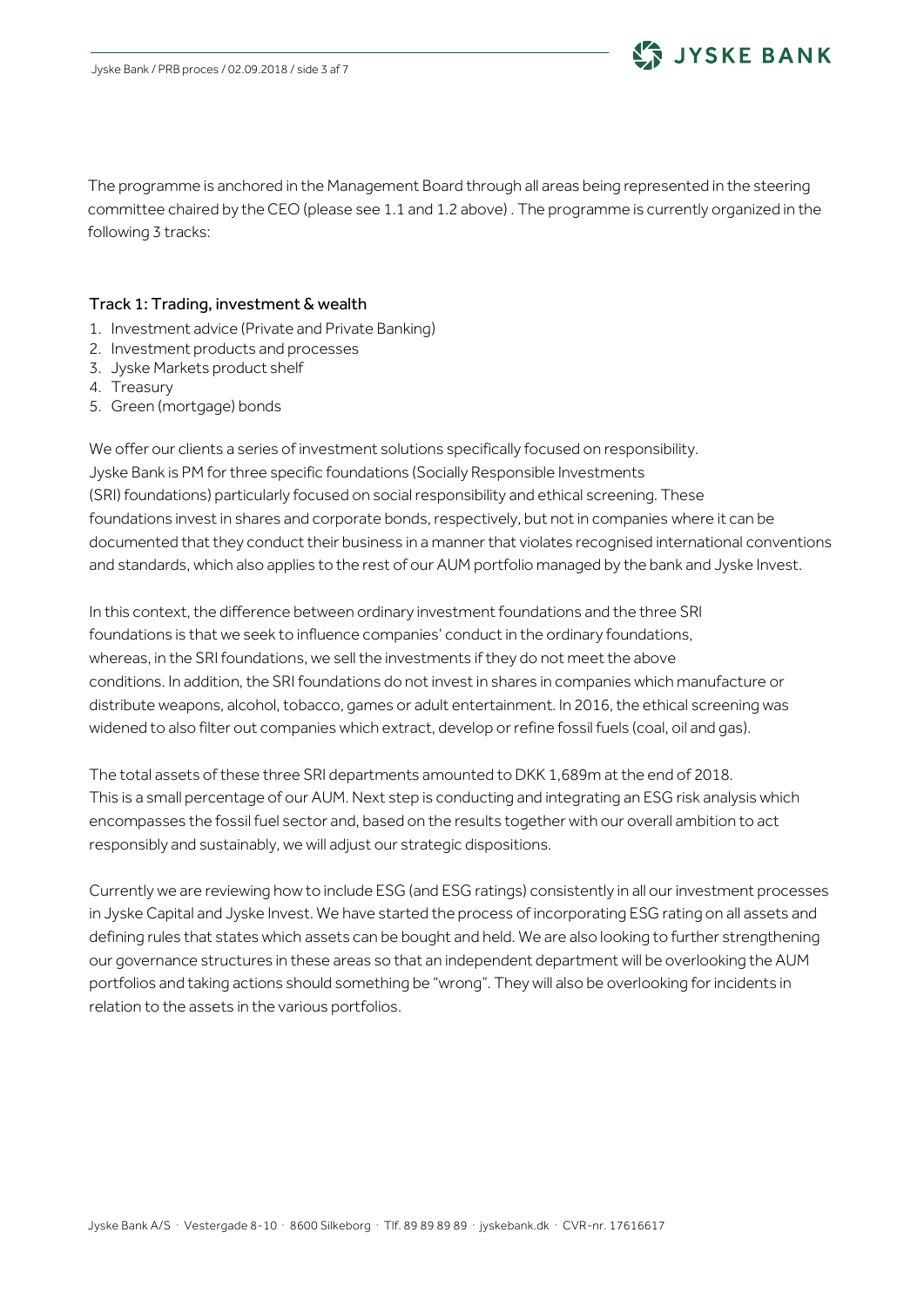

#### Track 2: The Group itself

- 1. Finance & Accounting
- 2. HR & CSR
- 3. Communication & Marketing

### Track 3: Lending

- 1. Lending products ( lending, mortgage and services)
- 2. Leasing products

## Impact & Target Setting

We will continuously increase our positive impacts while reducing the negative impacts on, and managing the risks to, people and environment resulting from our activities, products and services. To this end, we will set and publish targets where we can have the most significant impacts.

- a) Which positive and negative impacts of your business operations has your bank already identified?
- b) Which concrete targets have you already formulated to reduce your negative impact, and where possible increase your positive impact?

We haven't made a structured analysis of our positive and negative impacts on the 17 Sustainable Development Goals yet. Therefore, we haven't set concrete targets yet. However, we are very aware of positive impact opportunities and we are currently reviewing how best to include ESG evaluations in relation to the various clients in our lending book. Currently it seems like this process will be started with formel questions and variables that needs to be answered and understood in relation to all clients.

### SME lending and climate efforts

We have end 2018 signed a DKK 750 mio. loan agreement with The European Investment Bank in support of SMEs and mid-caps. Furthermore, at least 20 % of the available funding will be channelled to climate-relevant activities such as for example electric public transport

[\(https://www.eib.org/en/press/all/2019-115-jyske-bank-to-channel-european-support-for-danish-smes](https://www.eib.org/en/press/all/2019-115-jyske-bank-to-channel-european-support-for-danish-smes-and-mid-caps)[and-mid-caps\)](https://www.eib.org/en/press/all/2019-115-jyske-bank-to-channel-european-support-for-danish-smes-and-mid-caps).

We have as the first launched an **[ESG template](https://jyskerealkredit.com/sustainable-transparency-template)** on our Mortgage portfolio

## Clients & Customers

We will work responsibly with our clients and our customers to encourage sustainable practices and enable economic activities that create shared prosperity for current and future generations.

- a) Which specific clients or business sectors have you already identified as priority for engagement on encouraging sustainable practices?
- b) What specific procedures does your bank have in place for identifying, issuing sanctions to, or divesting from clients whose operations continue to be unsustainable or damage prosperity for current and future generations?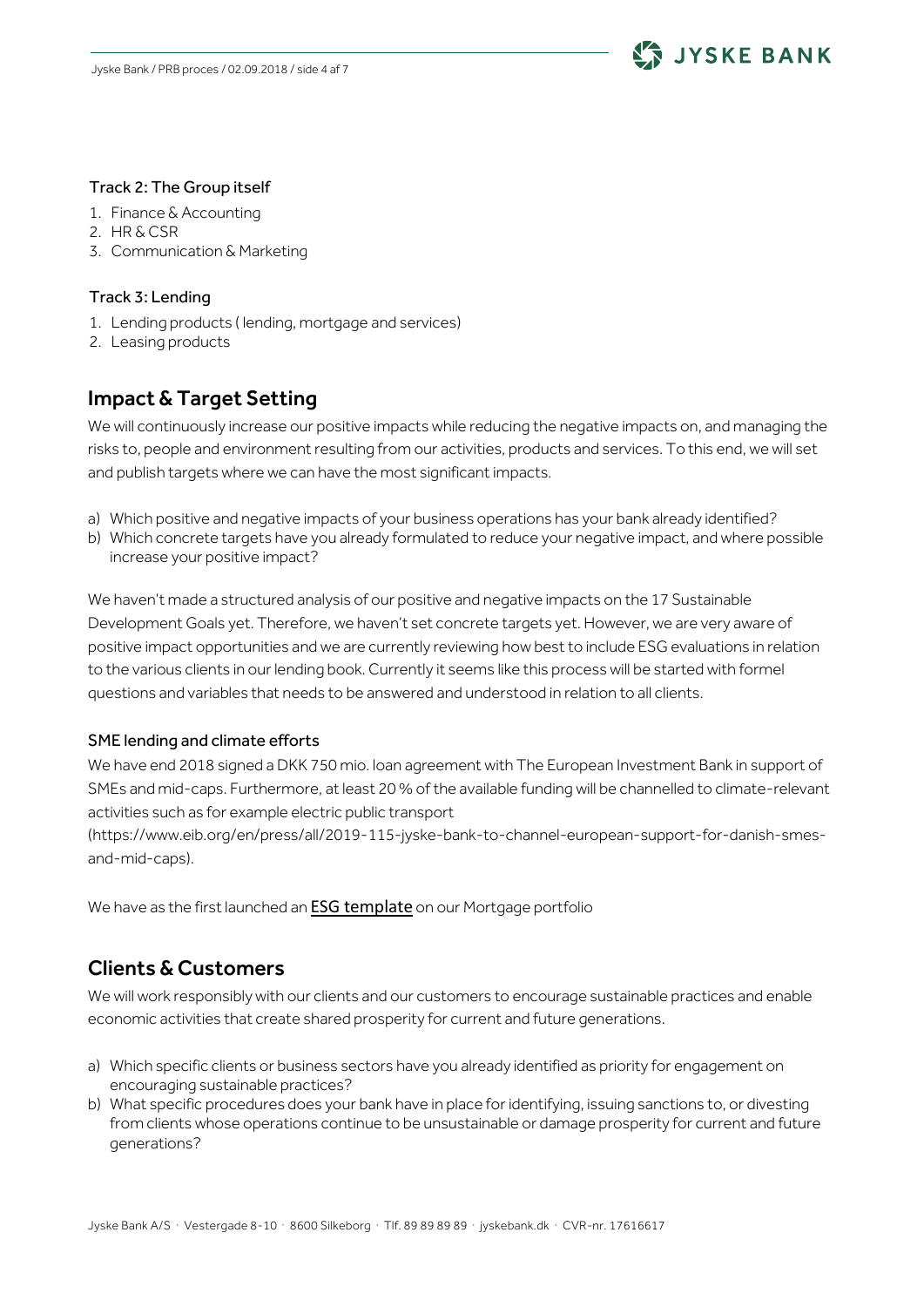# JYSKE BANK

#### GES International

Via our active ownership with other investors in the GES Engagement Forum, we have influenced companies to change their behaviour and to live up to international conventions and standards. GES screens the companies – which includes the various Jyske Bank AUM portfolios – based on their compliance with OECD guidelines and the UN Global Compact.

During 2018, Jyske Bank participated with other investors in the GES Engagement Forum in 156 involvement cases with companies concerning violations of international conventions and standards.68 of these involvement cases concern companies in Jyske Bank's portfolios. 43 of these cases concern human rights and labour rights, 14 concern environmental issues and 11 concern corruption. During 2018, 18 cases in Jyske Bank's portfolios were resolved and, hence, closed. In the remaining ongoing cases, very positive results can be ascertained due to the involvement as a progression of the specific cases and a willingness to enter into a dialogue by the companies responsible in 17 of the cases. Positive results have been achieved in 27of the involvement cases.

## Stakeholders

We will proactively and responsibly consult, engage and partner with relevant stakeholders to achieve society's goals.

- a) Which concrete stakeholders (names) have you engaged with until now when implementing the PRBs in your bank?
- b) As we consider ourselves a prime stakeholder with a sincere interest in your PRB implementation process, with who (name, contact details) should we be in contact within your bank to follow this process?

In the autumn of 2018 Jyske Bank was one of the initiators of establishing "Advisory Forum for Sustainable Finance in Denmark" – Which is a cross society and cross business initiative in DK being started up in the beginning of 2019 having members with very different profiles and expertise from all parts of the Danish society – including NGO's and members from various governmental agencies and ministries. In this Forum we are arranging a lot of full day conferences on various aspects of the main issues. (put in the Danish context and FACT based). Currently we have had conferences about Danish energy (both production and efficiency in consumption), about Danish buildings, about Transportation in general and in the coming months we will be looking into areas like Agriculture, Financing and supporting Sustainable focused Start-up companies, the Public sector and in more detail into opportunities within Transportation like various Electric cars and electrifying the public sector Transport.

On basis of the findings and conclusions of the Forum the Forum will be giving "advice/suggestions" to the public and to the various relevant Danish ministries etc.

# [Press announcement about the establishing of the Forum here \(in Danish\)](https://finansdanmark.dk/nyheder/2019/finans-danmark-lancerer-nyt-forum-for-baeredygtig-finans/) [The aims/missions for the Forum \(in Danish\)](https://finansdanmark.dk/media/38418/kommissorium-for-raadgivende-forum-for-baeredygtig-finans-170118.pdf) [The members of the Forum](https://finansdanmark.dk/media/38418/kommissorium-for-raadgivende-forum-for-baeredygtig-finans-170118.pdf)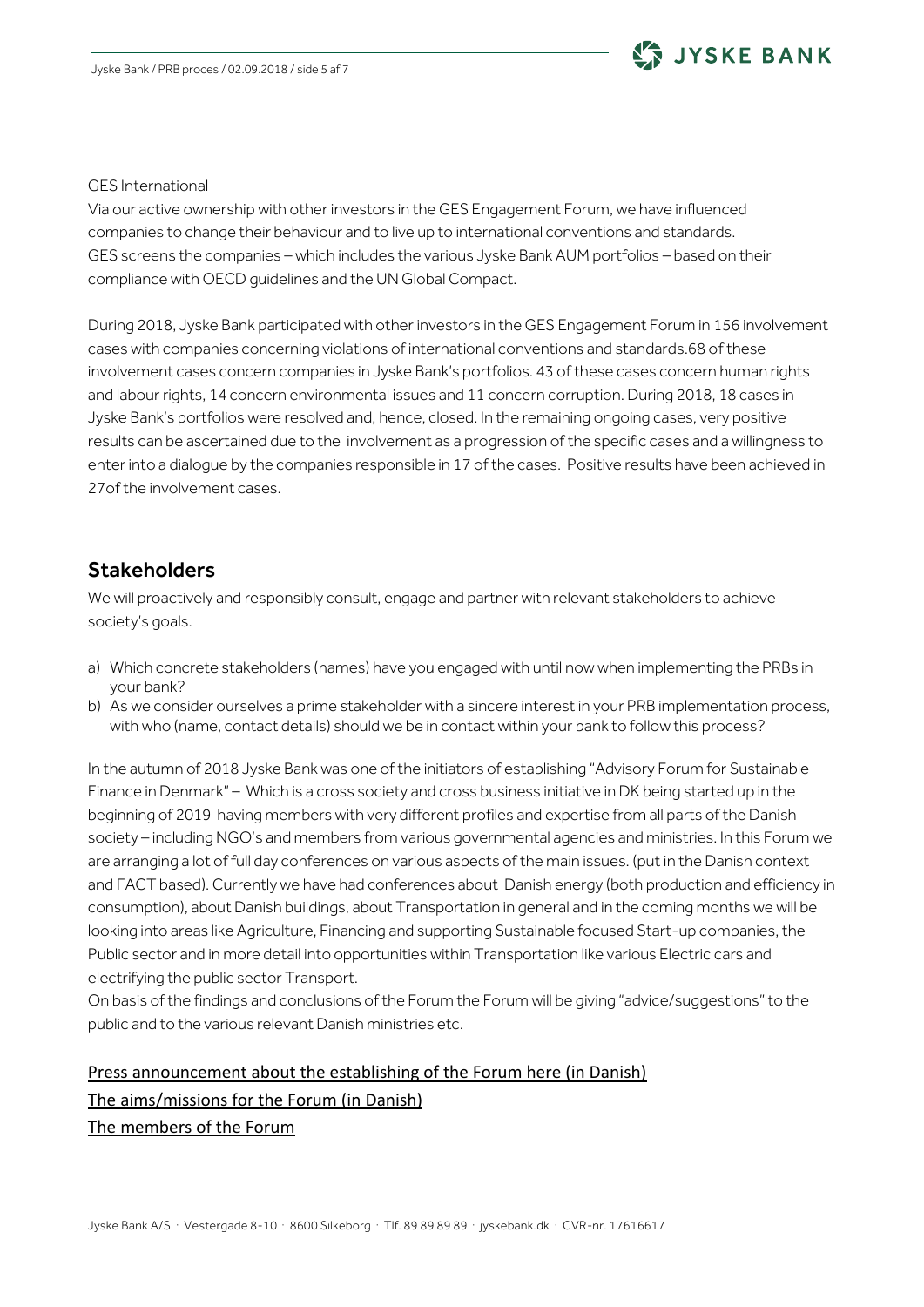

JYSKE BANK

Also participating in the Forum is, among others, Connie Hedegaard, currently Chairman of the Board of the green thinktank Concito and former EU Commissioner for Climate Actions.

Jyske Bank is represented in the Forum by Ole Sørensen, Senior Director in Jyske Bank Capital Markets. A brief English description of the Forum and its purpose etc. is enclosed the forwarding mail. The description is from FinansDanmark as this organisation acts as Secretariat for the Forum.

#### Activities within media, PR and Public Affairs

During the last few months we at Jyske Bank have been aiming to participate in the public discourse by partnerships and by providing content about subjects regarding the UN Global Goals.

#### We have:

- Been the media and TV partner for [VL Døgnet 2019](https://jyskebank.tv/tag/VL%20D%C3%B8gnet%202019) (in Danish) where more than 600 danish business leaders were discussing the SDG's from a lot of different perspectives.
- Issued this ["discussion paper"/analysis \[PDF\]](https://www.jyskebank.dk/wps/wcm/connect/jfo/30627f1e-8142-4dfa-b239-7a0884e8ed5f/Nyesamfunds%C3%B8konomiskem%C3%A5lemetoder_130619.pdf?MOD=AJPERES&CVID=mJg13Lc) (in Danish) concerning Denmark and its status and efforts in relation to the SDS's. In the paper we also points to the need to define other/different ways to measure societal progress as the society moves forward in putting the SDG's in front of the aims for society.
- Issued this [introduction to ESG ratings and analysis \[PDF\]](https://www.jyskebank.dk/wps/wcm/connect/jfo/e09e96ec-f7b3-4f5a-bea0-74515ecc760d/B%C3%A6redygtighedsm%C3%A5lp%C3%A5vejfrem_130619.pdf?MOD=AJPERES&CVID=mJg0JdJ) (in Danish)– in which we also do a first ESG "status test" of the major Danish listed companies.
- Introduced a series of films about Danish SMV companies incorporating Sustainability in their business models in various ways. A few examples in Danish: [Eksport: SAMSON AGRO vil være Europas førende producent](https://jyskebank.tv/eksport-samson-agro-vil-vaere) [Ny grøn bydel: Grønttorvet](https://jyskebank.tv/ny-gron-bydel-gronttorvet-2)
- Been the media and TV partner for the Conference called ["Womenomics 2019"](https://jyskebank.tv/tag/womenomics)

#### Social housing

We have a close historical collaboration with several social housing associations NaboRum, MurMal, Kloge Hænder, FmE, FødevareBanken. For further details about these partnerships please have a look at our [2018 CSR Report](https://www.jyskebank.dk/wps/wcm/connect/jfo/1549b28f-4f5c-41a0-8e9a-6737f55ea9f5/Corporate_Social_Responsibility_2018.pdf?MOD=AJPERES&CVID=mHFwDs2).

### Governance & Culture

We will implement our commitment to these Principles through effective governance and a culture of responsible banking.

a. Which board members have been assigned to oversee the proper implementation of the PRBs within your bank?

b. Which section/unit of your organisation has been tasked with ensuring the proper implementation of the PRBs within your bank.